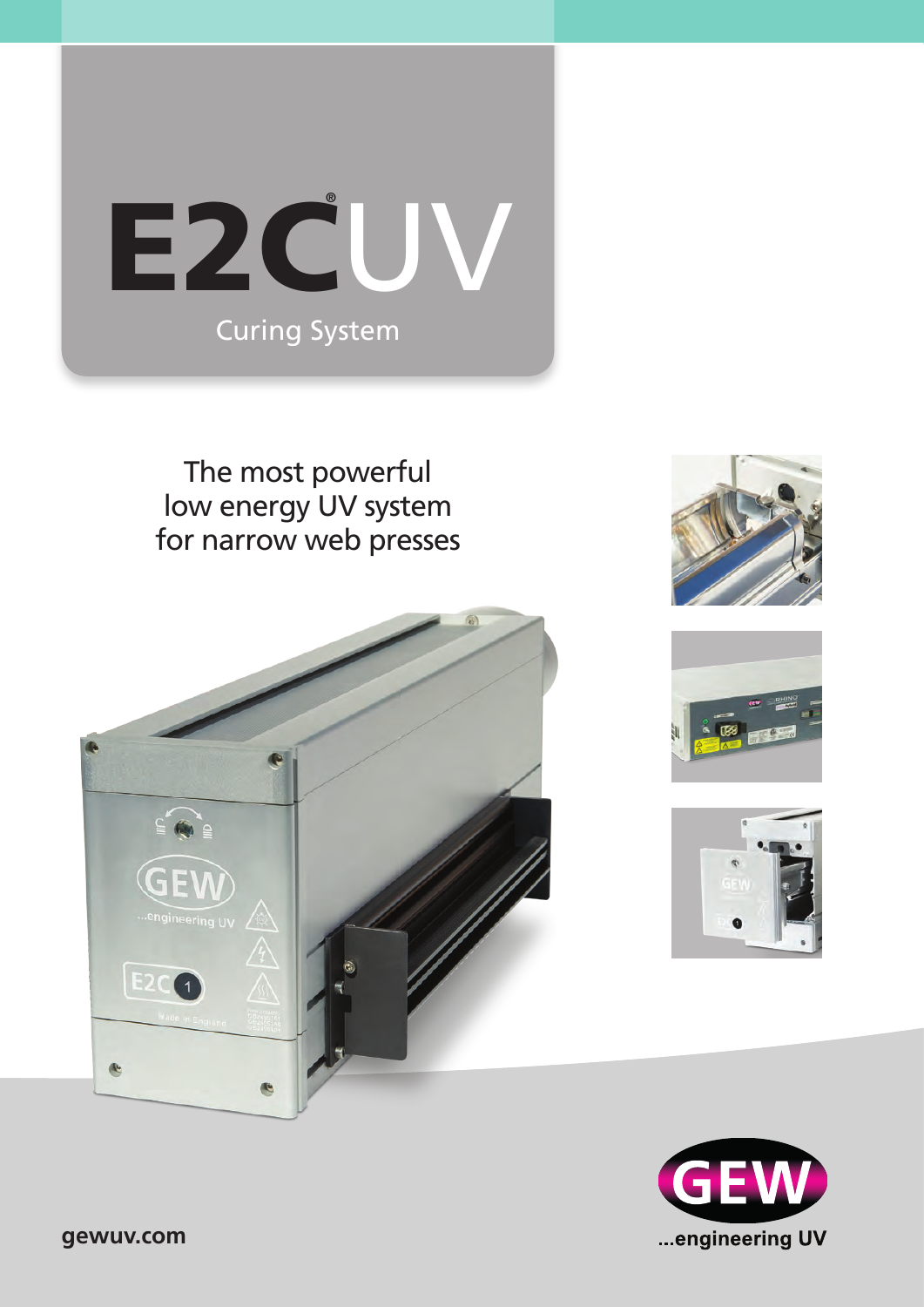### **E2C UV Lamphead**



- **A**
- **B**
- **C**
- **D**
- **E**

# ArcLED® hybrid UV technology

ArcLED allows use of a conventional UV arc lamp or LED array on the same print unit. Both arc and LED cassettes are compatible with the same power supply and fit in the same housing for ease of change.

The RHINO control enables any combination of curing technologies to be used on the same press.

#### **Future proof UV technology**

ArcLED enables the printer to switch between arc and LED curing at will to suit process requirements and ink formulation.

GEW arc and LED systems can both be upgraded in the field to the hybrid solution or be supplied in this configuration from new.

# **GEW E2C UV curing**

- **•** Versatile, controllable and safe for the widest range of heat-sensitive materials
- **•** Patented actively air-cooled shutter technology
- **•** No heat transfer to the machine or substrate at stand-by
- **•** Optically tuned reflectors maximise the lamps' curing effect
- **•** Air-cooling is now more effective than water-cooling
- **•** Supports the fastest printing speeds
- Highest dose + highest intensity = maximum curing
- **•** LED ready: with a hybrid lamp housing an LED cassette and an arc lamp cassette can be used interchangeably on the same print unit

### Specification

| Max electrical power               | 140W/cm                       |  |
|------------------------------------|-------------------------------|--|
| Spectrum                           | Mercury**                     |  |
| Irradiance at focal point          | 5.8W / $cm^{2*}$              |  |
| Typical dose @ 100m / min          | $125$ m $1/c$ m <sup>2*</sup> |  |
| Maximum length                     | 60cm                          |  |
| Standard cross section             | 110mm W x 190mm H             |  |
| Cooling                            | Air                           |  |
| Standard max operating temperature | 40°C (104°F)                  |  |
| Standard max humidity              | Non-condensing                |  |
|                                    |                               |  |

\*Measured under standard GEW lab conditions with a standard lamphead configuration. \*\* Lamp variants available on request.





## Lowest maintenance

- **•** Engineered for fastest, easiest lamp changes
- **•** All replaceable components are plug-and-play for easiest maintenance
- **•** Patented active airflow path minimises consumption and contamination of lamp and reflectors: less cleaning is required to maintain curing performance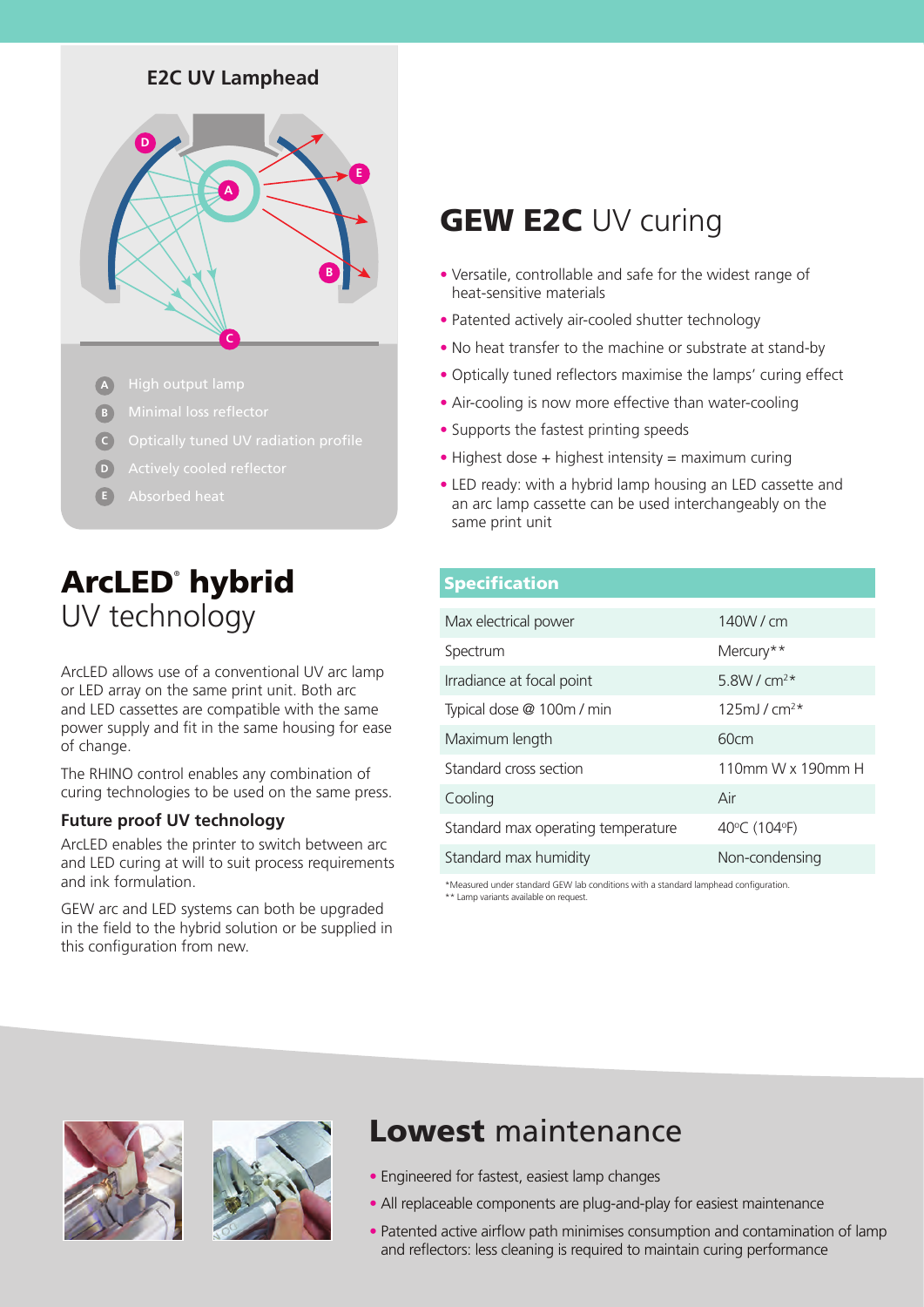# **System** benefits

#### **LED ready**

• Upgrade easily to LED UV curing in future by using the same RHINO ArcLED hybrid power supply

#### **Lowest total cost of ownership**

- 45% energy saving
- Save tens of thousands of Euros or Dollars over the lifetime of your machine
- Reduced plant air consumption

#### **Easily implemented sustainability measure**

- $\bullet$  Immediate reduction in CO<sub>2</sub> footprint
- Cool, quiet operation with no need for expensive water-cooling
- Eliminate all consumption of processed ambient air with NetZero cooling option

#### **5-year warranty**

• Safeguards against unplanned maintenance costs

#### **Maximum machine productivity**

- Fast start lamp technology
- System proactively avoids unplanned downtime
- Consistent, high-speed curing
- Quick to install

#### **Available with inert atmosphere curing**

- Enables production of silicone release liners and food packaging
- Process consistency assured with embedded precision oxygen level control
- Fully engineered solutions designed to suit your specific application

#### **Options**

- Doped lamps (Fe, Ga)
- Customisation to suit specialist applications
- Multipoint UV monitoring

## Why use GEW E2C?

#### **10-year carbon footprint and electricity costs for 8-lamp 16" UV solution**

|                                | <b>EUROPE</b> |                      | <b>USA</b> |                                  |
|--------------------------------|---------------|----------------------|------------|----------------------------------|
|                                | €<br>cost     | <b>Tonnes</b><br>CO, | S<br>cost  | <b>Tonnes</b><br>CO <sub>2</sub> |
| Other UV<br><b>System</b>      | €235,500      | 800                  | \$242,000  | 1130                             |
| <b>F2C UV</b><br><b>System</b> | €128,000      | 440                  | \$131,500  | 620                              |
| <b>SAVING</b>                  | €107.500      | 360                  | \$110,500  | 510                              |

\*Higher carbon footprint in USA is due to greater use of fossil fuels for electricity generation. Calculations based on 2019 US and European average cost and carbon footprint per kWh of electricity.